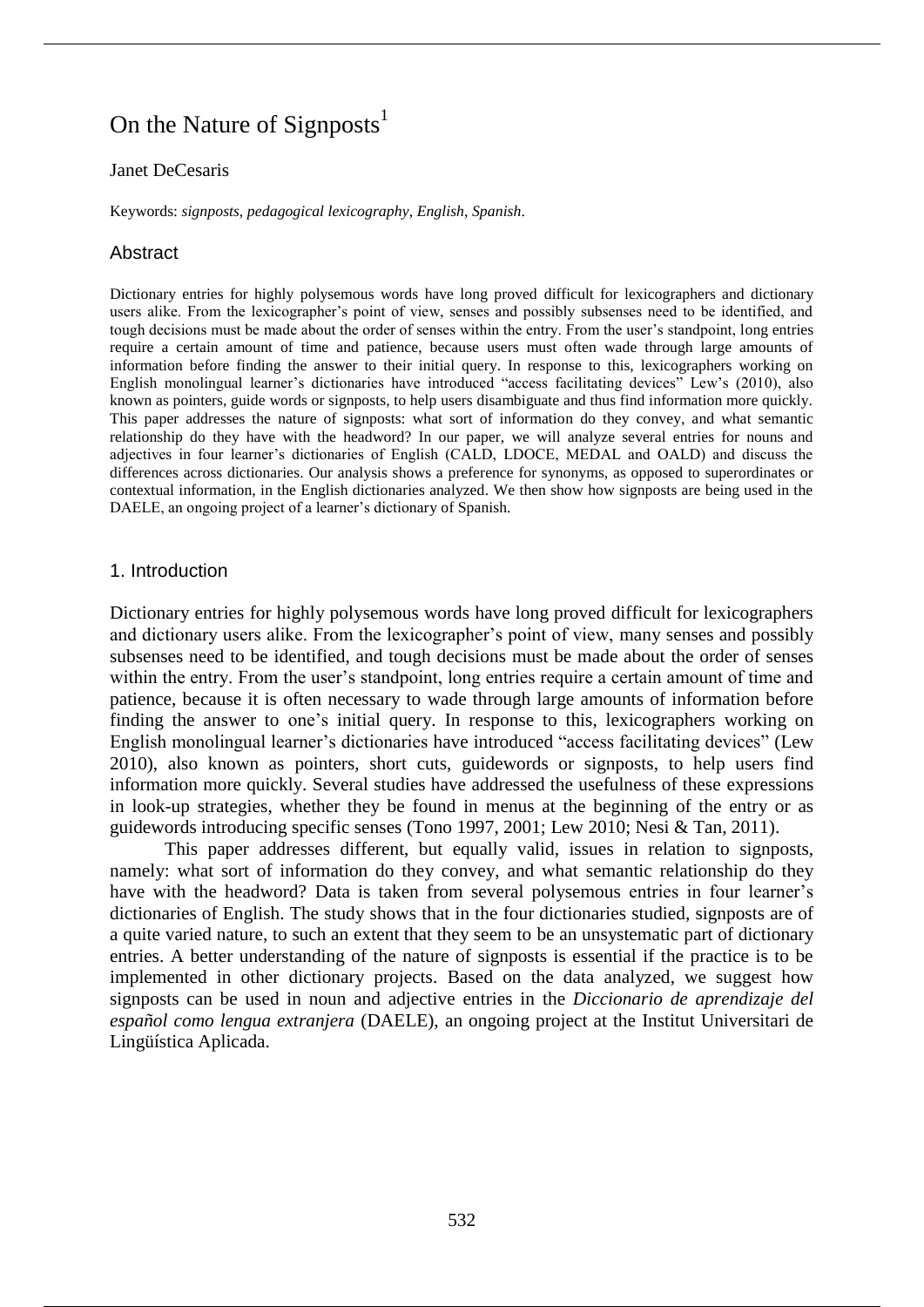# 2. Signposts in English advanced learner's dictionaries

# 2.1 *Background*

Signposts have been used in English learner's dictionaries since 1995, which explains their absence from Cowie's (1999) review of English pedagogical lexicography, which concentrates on earlier developments. As Béjoint (2010: 176) notes, "it is not clear whether signposts were invented by LDOCE or by CIDE" (CIDE, *Cambridge International Dictionary of English*, was later renamed *Cambridge Advanced Learner's Dictionary*). Béjoint notes the advantages of signposts, and also some of their drawbacks: "[…] they assume that the users have some idea of the meaning of the word they are looking for, […] they are heterogeneous in nature (collocates, synonyms, hypernyms, names of domain, etc.)." He also notes, importantly in our view, that signposts are particularly important in electronic dictionaries because the amount of information a user can see is limited by the screen and consequently a summary of the information is useful.

Preliminary analysis of signposts are actually of several types—they may be a superordinate of the headword, a paraphrase or brief definition of the headword, a synonym of the headword, or an expression resembling a subject field label. This finding in itself is surprising, given that internal coherence and display of systematic patterns are highly considered values in professional lexicography (Landau 2001). Some signposts refer to an external element which is not strictly part of the sense's definition, but is essential for understanding the use of the sense; i.e., they may be used to indicate what Seco (1987) called the "*contorno*" ('environment', our translation). In fact, some signposts in monolingual learner's dictionaries are reminiscent of contextual information included in large bilingual dictionaries to disambiguate senses. The "mixed-bag" nature of signposts may be seen in the following entry for the verb *pass* taken from the *Oxford Advanced Learner's Dictionary* (7<sup>th</sup>) ed.), in which the seventeen signposts have been represented here in capital letters and marked within a box to facilitate identification<sup>2</sup>:

**MOVE** 1 to move past or to the other side of somebody/something

 $\overline{2}$  to go or move in the direction mentioned

3 to make something move in the direction or into the position mentioned

**GIVE** 4 to give something to somebody by putting it into their hands or in a place where they can easily reach it

**BALL** 5 (in ball games) to kick, hit or throw the ball to a player of your own side

**AFTER DEATH** to be given to another person after first belonging to somebody else, especially after the first person has died

**BECOME GREATER** 7 (of an amount) to become greater than a particular total

**CHANGE** 8 to change from one state or condition to another

**TIME** 9 when time passes, it goes by

10 to spend time, especially when you are bored or waiting for something

**END** 11 to come to an end; to be over

**TEST/EXAM** 12 to achieve the required standard in an exam, a test, etc. 13 to test somebody and decide that they are good enough, according to an agreed standard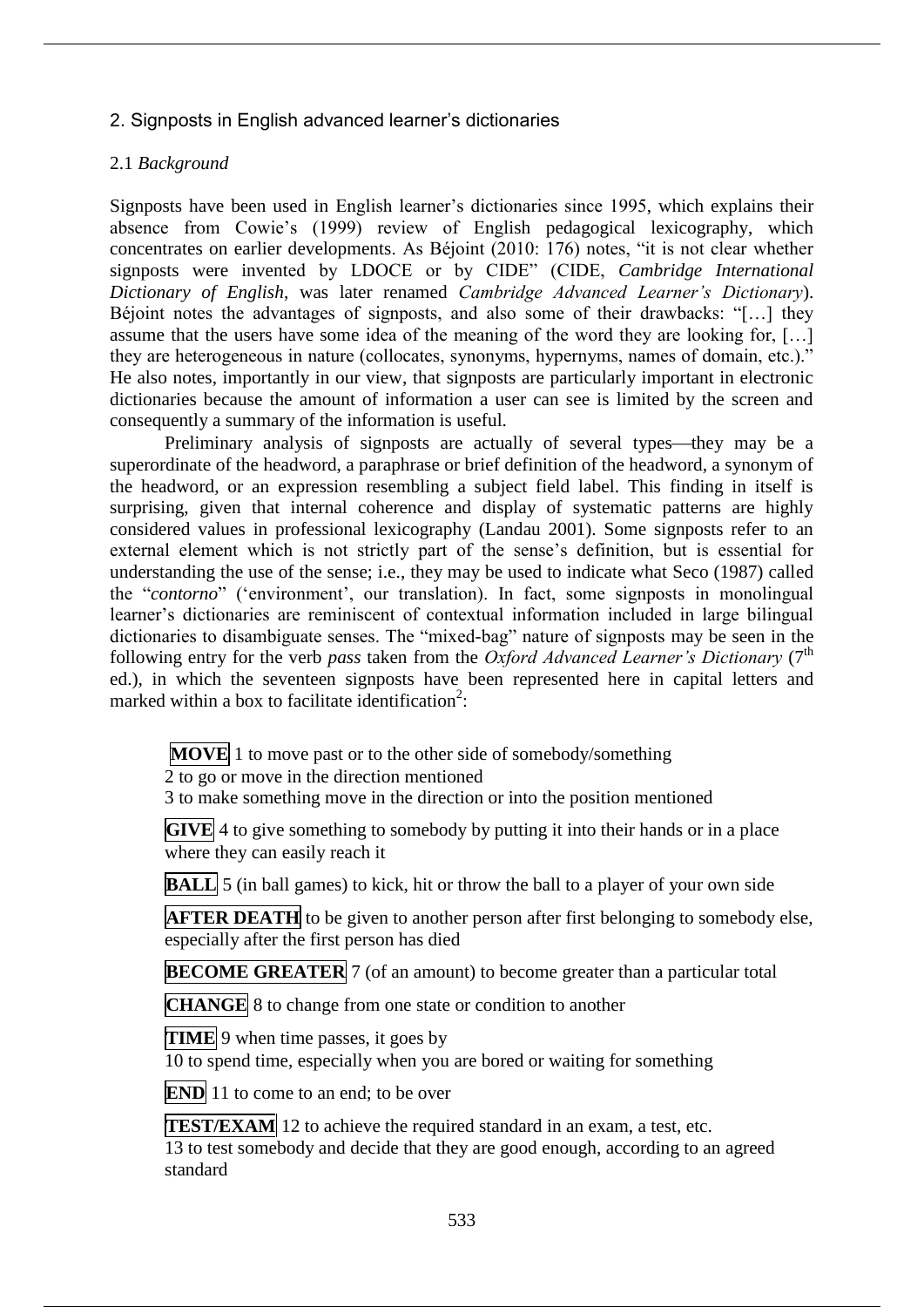**LAW/PROPOSAL** 14 to accept a proposal, law, etc. by voting

**HAPPEN** 15 to be allowed 16 to happen; to be said or done

**NOT KNOW** 17 [to say that you do not know the answer to a question, especially during a quiz

**NOT WANT** 18 to say that you do not want something that is offered to you

**SAY/STATE SOMETHING** 19 to say or state something, especially officially

**BELIEF/UNDERSTANDING** 20 to go beyond the limits of what you can believe, understand, etc.

**IN CARD GAMES** 21 to refuse to play a card or make a bid when it is your turn

**FROM THE BODY** 22 to send something out from the body as or with waste matter

**Figure 1.** Signposts and partial entry of **pass**, OALD7.

The first signpost used, *move*, could be considered a superordinate of *pass*, while the second, *give*, could be considered a synonym. The next two signposts, *ball* and *after death*, are clearly of a different sort; note that neither of these signposts are verbs. In relation to the verb *pass*, *after death* describes when certain things can be passed to someone else; this is a good example of *contorno.* Of the seventeen signposts or guidewords listed in this entry, eight do not belong to the same grammatical class as the word being defined, and thus these cannot be considered brief definitions. The signpost *law/proposal* contains both a subject label (*law*) and an external element to which the verb *pass* is applied (*proposal*).

The use of signposts in this entry suggests, then, that they belong to one of four types (superordinate, synonym, information on the context used, and subject label). Clearly, more entries in more dictionaries must be analyzed to determine if this variation within a single dictionary entry is exceptional, or if it is commonplace.

# 2.2 *Characterization of data from four advanced learner's dictionaries of English*

In order to obtain a more precise idea of the nature of signposts, fifteen entries for nouns and 10 entries for adjectives were analyzed in four advanced learner's dictionaries of English. The entries were taken from the following four dictionaries in print form: *Cambridge Advanced Learner's Dictionary* (CALD3), *Longman Dictionary of Contemporary English* (LDOCE4), *Macmillan Engish Dictionary for Advanced Learners* (MEDAL2), and *Oxford Advanced Learner's Dictionary* (OALD7). All these dictionaries include signposts, although that terminology is not used by all. LDOCE4 refers to *signposts*, whereas CALD3 calls them *guidewords*, OALD7 calls them *short cuts*, and MEDAL2 provides a menu for words with 5 or more senses and the words in the menu are not given a specific label.

The words studied were chosen at random by looking for entries for nouns and adjectives for which there were more than three signposts in at least two of the four dictionaries. The search was limited to nouns and adjectives because one of the main objectives of this study is to propose signposts for noun and adjective entries in the DAELE. Verb entries in the DAELE have signposts that are short definitions, as described in Battaner (2010).

We will turn to nouns first. Although some entries contain more than six signposts, only the first six in the entry have been characterized into one of the four previously identified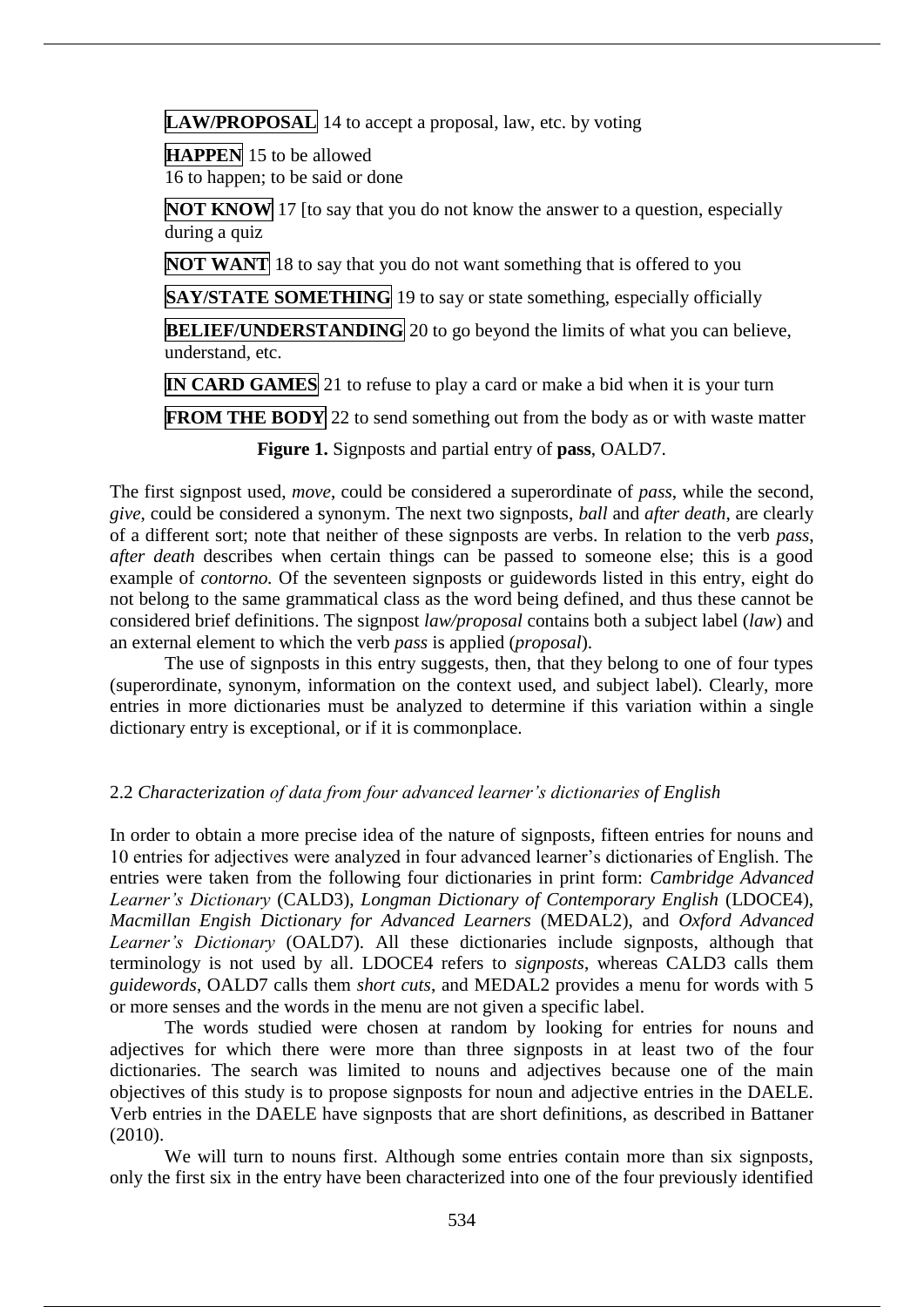classes. The signposts are listed for the order of senses given in each dictionary. Since the dictionaries order senses differently, signpost 2 for the word *field*, for example, may not refer to the same sense in all four dictionaries. Our main purpose in compiling these data is to see if there any particular pattern in the nature of signposts, and not to study the order of senses with specific entries. The data are shown in Tables 1-4.

|                | No. of<br>signposts | Signpost 1    | Signpost 2    | Signpost 3    | Signpost 4    | Signpost 5    | Signpost 6 |
|----------------|---------------------|---------------|---------------|---------------|---------------|---------------|------------|
| Word<br>(noun) |                     |               |               |               |               |               |            |
| call           | 5                   | context       | context       | synonym       | superordinate | synonym       |            |
| cap            | 5                   | superordinate | superordinate | context       | context       | synonym       |            |
| case           | 5                   | synonym       | superordinate | synonym       | superordinate | context       |            |
| entry          | 3                   | synonym       | superordinate | context       |               |               |            |
| field          | 5                   | superordinate | context       | synonym       | synonym       | context       |            |
| fire           | 3                   | synonym       | context       | context       |               |               |            |
| heart          | 5                   | superordinate | context       | synonym       | synonym       | superordinate |            |
| hour           | $\mathbf{0}$        |               |               |               |               |               |            |
| iron           | 4                   | superordinate | context       | context       | superordinate |               |            |
| mark           | 6                   | superordinate | superordinate | context       | synonym       | context       | context    |
| moment         | 3                   | synonym       | synonym       | context       |               |               |            |
| nerve          | 4                   | context       | synonym       | synonym       | synonym       |               |            |
| net            | 2                   | superordinate | context       |               |               |               |            |
| period         | 3                   | context       | context       | superordinate |               |               |            |
| print          | 4                   | context       | superordinate | superordinate | context       |               |            |

**Table 1.** Characterization of signposts used in CALD3, sample nouns.

**Table 2.** Categorization of signposts used in LDOCE4, sample nouns.

|        | No. of<br>sign-<br>posts | Signpost 1    | Signpost 2    | Signpost 3    | Signpost 4    | Signpost 5    | Signpost 6    |
|--------|--------------------------|---------------|---------------|---------------|---------------|---------------|---------------|
| Word   |                          |               |               |               |               |               |               |
| (noun) |                          |               |               |               |               |               |               |
| call   | 6                        | context       | superordinate | superordinate | superordinate | superordinate | context       |
| cap    | 6                        | superordinate | superordinate | superordinate | context       | context       | context       |
| case   | 8                        | synonym       | superordinate | superordinate | context       | synonym       | context       |
| entry  | $\overline{7}$           | synonym       | context       | synonym       | context       | superordinate | context       |
| field  | 6                        | context       | superordinate | context       | context       | synonym       | context       |
| fire   | 7                        | synonym       | synonym       | superordinate | context       | $symonym +$   | context       |
|        |                          |               |               |               |               | context       |               |
| heart  | 9                        | superordinate | context       | context       | superordinate | synonym       | synonym       |
| hour   | 6                        | synonym       | context       | context       | synonym       | context       | superordinate |
| iron   | 4                        | superordinate | context       | context       | superordinate |               |               |
| mark   | 8                        | superordinate | superordinate | superordinate | context       | synonym       | context       |
| moment | 3                        | synonym       | synonym       | context       |               |               |               |
| nerve  | 4                        | context       | context       | superordinate | $symonym +$   |               |               |
|        |                          |               |               |               | context       |               |               |
| net    | 5                        | context       | context       | context       | context       | superordinate |               |
| period | 6                        | superordinate | context       | context       | superordinate | context       | context       |
| print  |                          |               |               |               |               |               |               |

**Table 3.** Characterization of signposts used in MEDAL2, sample nouns.

|                | No. of<br>signposts | Signpost 1    | Signpost 2 | Signpost 3 | Signpost 4 | Signpost 5    | Signpost 6    |
|----------------|---------------------|---------------|------------|------------|------------|---------------|---------------|
| Word<br>(noun) |                     |               |            |            |            |               |               |
| call           | 13                  | synonym       | synonym    | synonym    | synonym    | superordinate | superordinate |
| cap            |                     | superordinate | synonym    | synonym    | synonym    | synonym       | context       |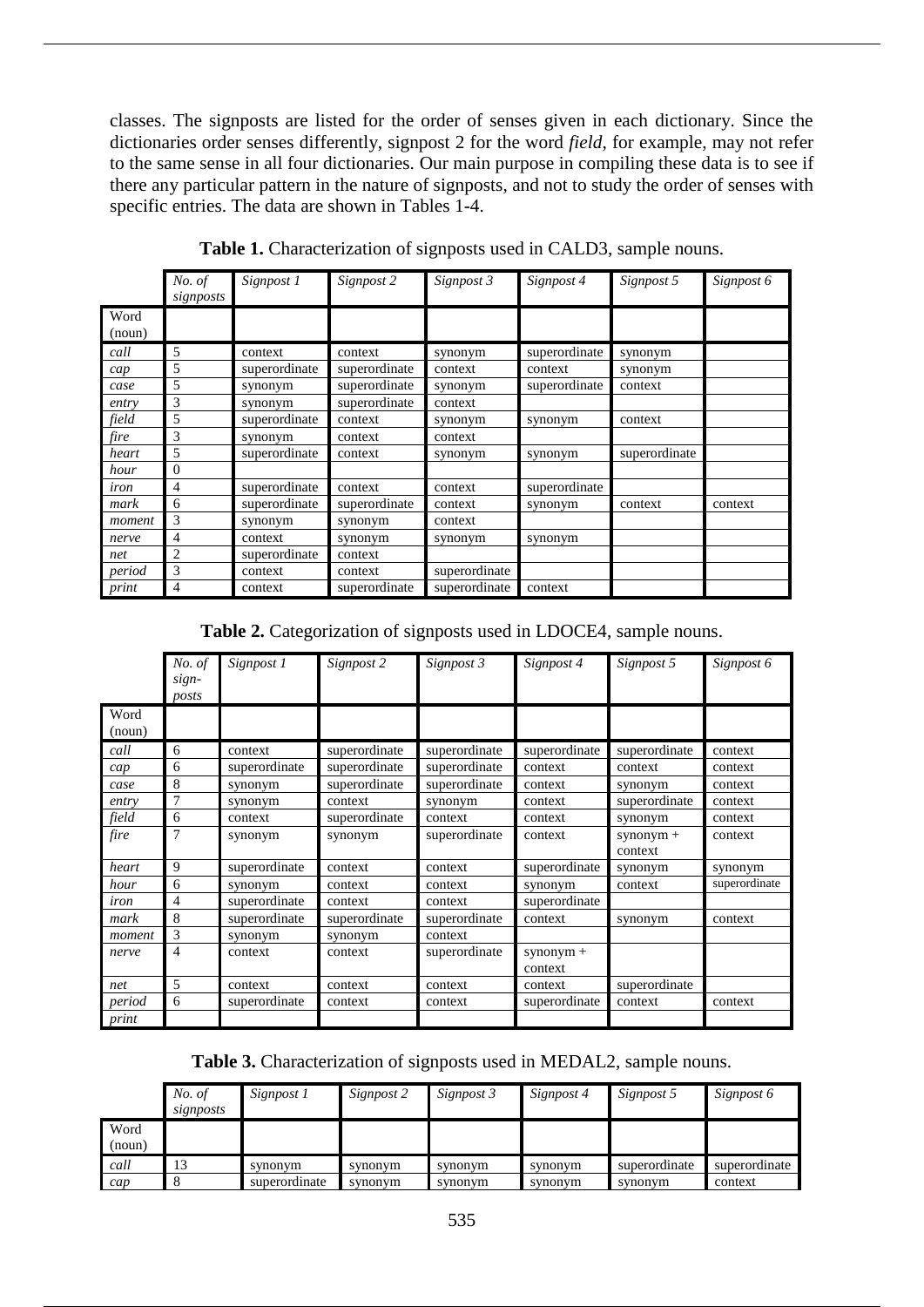| case        |   | synonym       | synonym | synonym       | synonym | context       | synonym |
|-------------|---|---------------|---------|---------------|---------|---------------|---------|
| entry       | 0 |               |         |               |         |               |         |
| field       | 7 | superordinate | synonym | synonym       | synonym | synonym       | synonym |
| fire        | 5 | synonym       | synonym | synonym       | synonym | superordinate |         |
| heart       |   | superordinate | synonym | synonym       | synonym | synonym       | synonym |
| hour        | 6 | synonym       | synonym | synonym       | synonym | synonym       | context |
| <i>tron</i> | 0 |               |         |               |         |               |         |
| mark        | 8 | synonym       | synonym | superordinate | synonym | synonym       | synonym |
| moment      | 0 |               |         |               |         |               |         |
| nerve       | 0 |               |         |               |         |               |         |
| net         | 0 |               |         |               |         |               |         |
| period      | 0 |               |         |               |         |               |         |
| print       | 6 | synonym       | synonym | synonym       | synonym | synonym       | synonym |

**Table 4.** Characterization of signposts used in OALD7, sample nouns.

|             | No. of<br>signposts | Signpost 1    | Signpost 2    | Signpost 3    | Signpost 4             | Signpost 5 | Signpost 6       |
|-------------|---------------------|---------------|---------------|---------------|------------------------|------------|------------------|
| Word (noun) |                     |               |               |               |                        |            |                  |
| call        | 8                   | context       | superordinate | synonym       | synonym                | context    | context          |
| cap         | 6                   | superordinate | context       | context       | $symonym +$<br>context | context    | context          |
| case        | 8                   | synonym       | synonym       | context       | synonym                | synonym    | context          |
| entry       | 5                   | synonym       | synonym       | context       | synonym                | synonym    |                  |
| field       | 7                   | superordinate | synonym       | context       | context                | context    | subject<br>label |
| fire        | $\overline{4}$      | synonym       | context       | context       | synonym                |            |                  |
| heart       | 8                   | context       | context       | context       | synonym                | synonym    | context          |
| hour        | 0                   |               |               |               |                        |            |                  |
| iron        | 4                   | superordinate | superordinate | context       | context                |            |                  |
| mark        | 10                  | synonym       | synonym       | superordinate | synonym                | synonym    | context          |
| moment      | $\Omega$            |               |               |               |                        |            |                  |
| nerve       | $\overline{0}$      |               |               |               |                        |            |                  |
| net         | $\Omega$            |               |               |               |                        |            |                  |
| period      | 4                   | synonym       | synonym       | context       | subject label          |            |                  |
| print       | 6                   | synonym       | context       | synonym       | superordinate          | synonym    | context          |

We note that there are several differences across the dictionaries. MEDAL2 uses signposts less because there must be at least five senses to warrant the presence of a menu at the beginning of an entry. OALD7 employs classifying superordinates the least and does use, although sparingly, subject labels as signposts. Taking note of a single example will make this clearer: whereas OALD7 primarily uses synonyms to identify the senses of *mark*, LDOCE4 primarily uses signposts that are superordinates and CALD3 primarily uses signposts that indicate what context the sense is used in. MEDAL2, which is the only one of these dictionaries to place the signposts in a menu introducing the entry, often uses a phrase that we have classified as a synonym in a context in which other dictionaries use an expression that we have classified as a superordinate. For example, the sense of *call* referring to a short visit, typically at someone's home, has been classified as a synonym in MEDAL because the signpost given is *short visit* (because a *call* is a *short visit*); this same sense carries the signpost *visit* in CALD3, which is classified as a superordinate (because a *call* is a kind of *visit*).

We now turn to adjectives. Ten highly polysemous adjectives were chosen. The data are shown in Tables 5-8.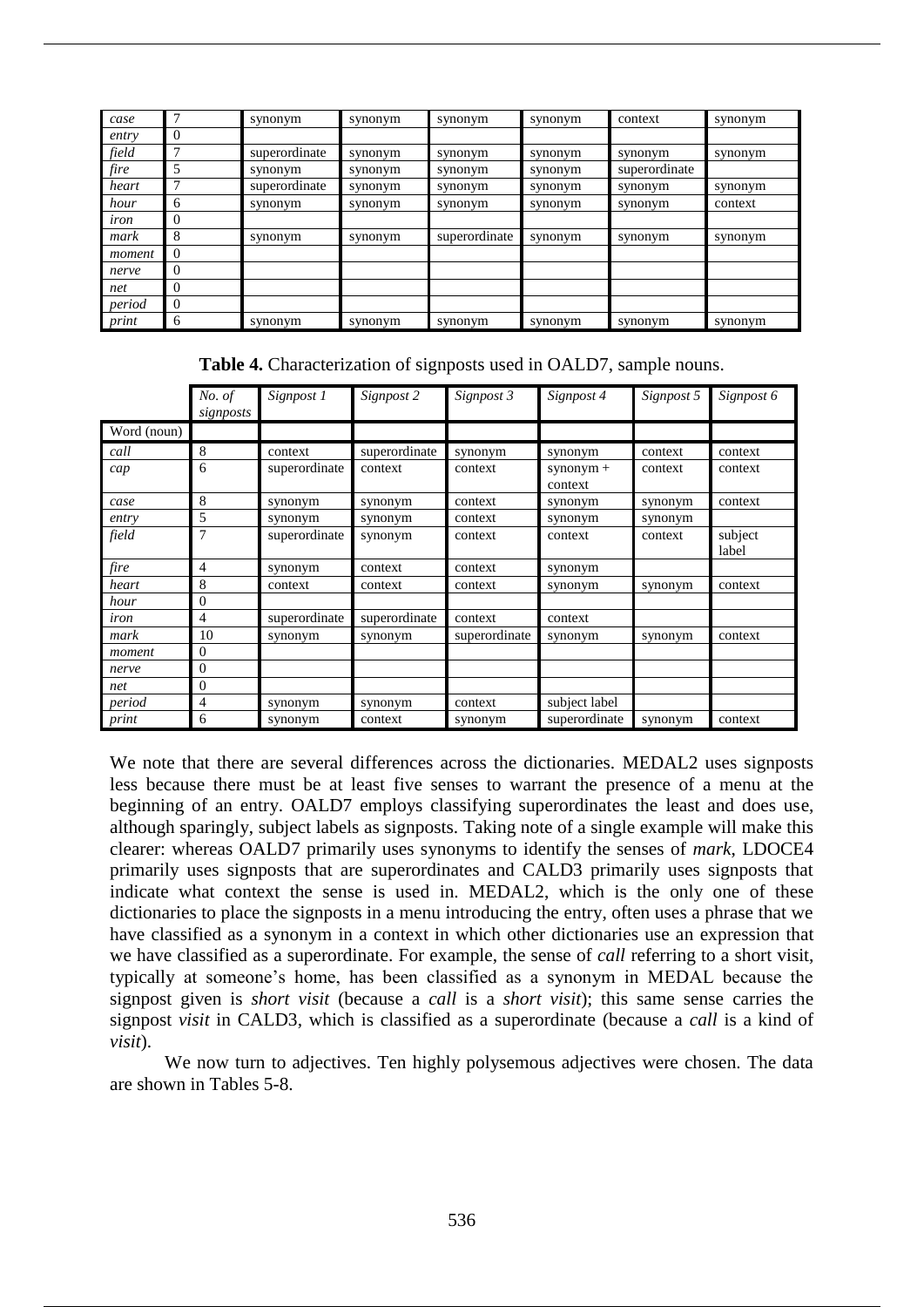|                     | No. of<br>signposts | Signpost 1 | Signpost 2 | Signpost 3 | Signpost 4 | Signpost 5 | Signpost 6 |
|---------------------|---------------------|------------|------------|------------|------------|------------|------------|
| Word<br>(adjective) |                     |            |            |            |            |            |            |
| fat                 | 2                   | synonym    | synonym    |            |            |            |            |
| foul                | $\Omega$            |            |            |            |            |            |            |
| heavy               | 5                   | synonym    | synonym    | synonym    | context    | synonym    |            |
| high                | 6                   | context    | synonym    | synonym    | context    | synonym    | context    |
| long                | 3                   | context    | context    | synonym    |            |            |            |
| negative            | 6                   | synonym    | synonym    | synonym    | context    | synonym    | context    |
| odd                 | 4                   | synonym    | synonym    | context    | synonym    |            |            |
| open                |                     | synonym    | synonym    | synonym    | context    | synonym    | synonym    |
| tight               | 6                   | synonym    | synonym    | synonym    | synonym    | synonym    | context    |
| unsettled           | 2                   | synonym    | synonym    |            |            |            |            |

**Table 5.** Characterization of signposts used in CALD3, sample adjectives.

**Table 6.** Characterization of signposts used in LDOCE4, sample adjectives.

|                     | No. of<br>signposts | Signpost 1 | Signpost 2 | Signpost 3 | Signpost 4 | Signpost 5 | Signpost 6 |
|---------------------|---------------------|------------|------------|------------|------------|------------|------------|
| Word<br>(adjective) |                     |            |            |            |            |            |            |
| fat                 | 4                   | context    | context    | context    | context    |            |            |
| foul                | 3                   | context    | context    | context    |            |            |            |
| heavy               | 14                  | context    | synonym    | synonym    | synonym    | context    | context    |
| high                | 12                  | context    | context    | synonym    | synonym    | synonym    | context    |
| long                | 8                   | synonym    | synonym    | synonym    | context    | context    | context    |
| negative            | 7                   | synonym    | synonym    | synonym    | context    | context    | context    |
| odd                 | 3                   | synonym    | synonym    | synonym    |            |            |            |
| open                | 13                  | context    | context    | synonym    | synonym    | context    | synonym    |
| tight               | 18                  | context    | synonym    | synonym    | synonym    | synonym    | context    |
| unsettled           | 7                   | context    | context    | context    | context    | context    | context    |

**Table 7.** Characterization of signposts used in MEDAL2, sample adjectives.

|                     | No. of<br>signposts | Signpost 1 | Signpost 2 | Signpost 3                    | Signpost 4             | Signpost 5    | Signpost<br>6 |
|---------------------|---------------------|------------|------------|-------------------------------|------------------------|---------------|---------------|
| Word<br>(adjective) |                     |            |            |                               |                        |               |               |
| fat                 | $\theta$            |            |            |                               |                        |               |               |
| foul                | 6                   | synonym    | synonym    | $supercordinate +$<br>context | context                | synonym       | synonym       |
| heavy               | 17                  | synonym    | synonym    | synonym                       | $symonym +$<br>context | synonym       | synonym       |
| high                | 10                  | synonym    | synonym    | synonym                       | synonym                | superordinate | context       |
| long                | 8                   | synonym    | synonym    | context                       | context                | context       | context       |
| negative            | 6                   | synonym    | synonym    | synonym                       | synonym                | context       | synonym       |
| odd                 | 6                   | synonym    | synonym    | synonym                       | synonym                | synonym       | synonym       |
| open                | 6                   | synonym    | synonym    | synonym                       | synonym                | synonym       | synonym       |
| tight               | 14                  | synonym    | context    | synonym                       | synonym                | synonym       | context       |
| unsettled           | $\overline{0}$      |            |            |                               |                        |               |               |

**Table 8.** Characterization of signposts used in OALD7, sample adjectives.

|             | No. of    | Signpost 1 | Signpost 2 | Signpost 3 | Signpost 4 | Signpost 5 | Signpost 6 |
|-------------|-----------|------------|------------|------------|------------|------------|------------|
|             | signposts |            |            |            |            |            |            |
| Word        |           |            |            |            |            |            |            |
| (adjective) |           |            |            |            |            |            |            |
| fat         | $\theta$  |            |            |            |            |            |            |
| foul        |           |            |            |            |            |            |            |
| heavy       | 17        | synonym    | synonym    | synonym    | context    | synonym    | context    |
| high        | 13        | context    | context    | synonym    | synonym    | context    | synonym    |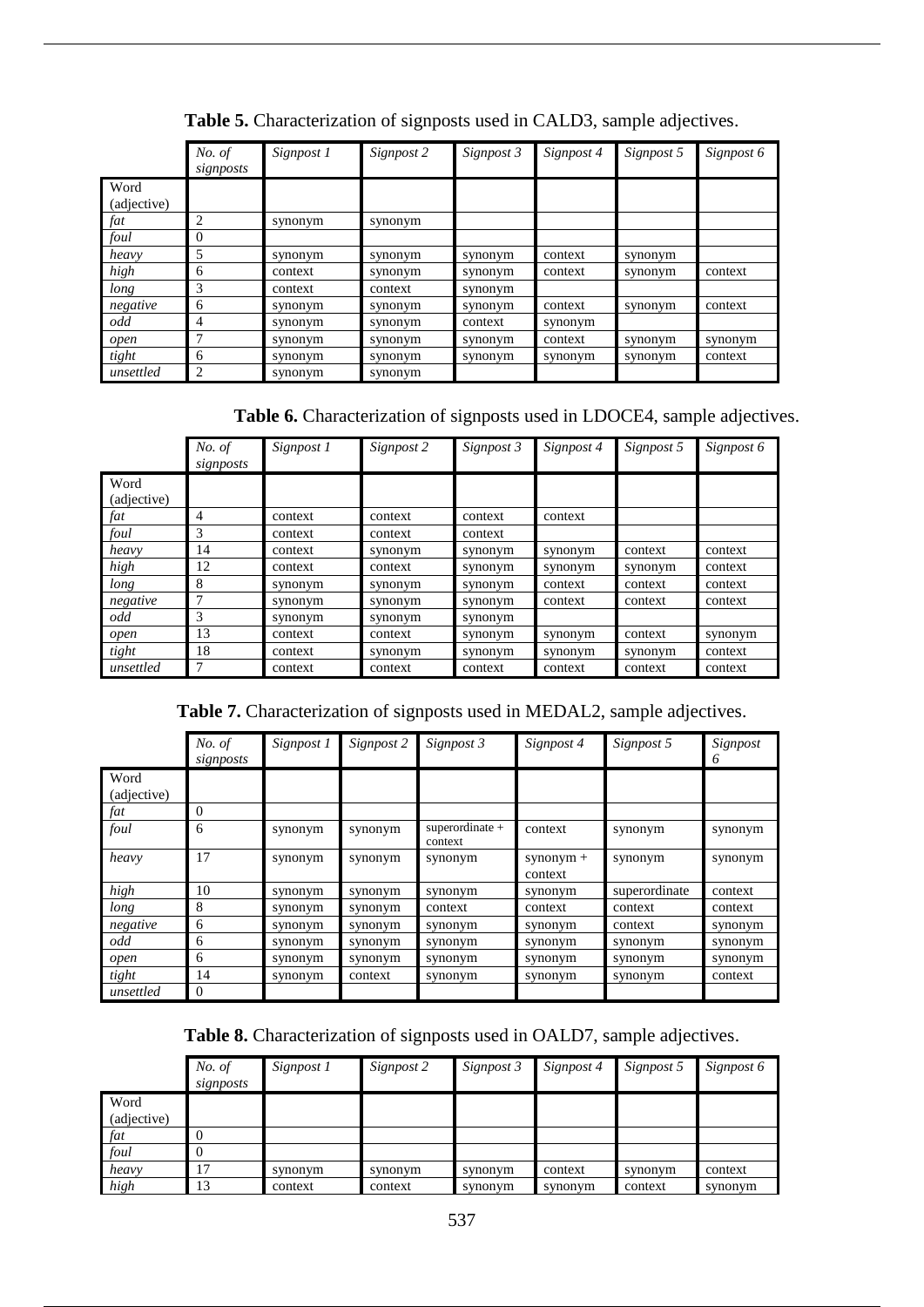| long      | 4        | context | context | context | context |         |         |
|-----------|----------|---------|---------|---------|---------|---------|---------|
| negative  |          | synonym | synonym | synonym | context | context | context |
| odd       |          | synonym | synonym | synonym | synonym | context | synonym |
| open      | IJ       | synonym | synonym | synonym | synonym | context | context |
| tight     | 14       | synonym | context | context | synonym | synonym | context |
| unsettled | $\theta$ |         |         |         |         |         |         |

We note, again, that there are notable differences across dictionaries. MEDAL2 displays a clear preference for signposts that are synonyms, as opposed to the other three dictionaries, all of which use both synonyms and contextual information in signposts, albeit to differing degrees (CALD3 uses context the least, whereas LDOCE4 uses context the most).

## 3. Discussion

The nature of signposts is not independent from other characteristics of dictionary entries and therefore the data shown in section 2 must be put into context. Dictionaries that prefer definitions containing a substantial amount of contextual material may be able to use signposts that are synonyms more often, because the context in which the sense is used is made explicit in the definition. Although clearly more entries have to be analyzed before making any definitive claims, we were unable to determine any particular pattern related to a specific semantic type of headword. For adjectives, there seems to be strong preference for synonyms, and a secondary preference for context. For nouns, rather surprisingly given the hierarchical nature of the traditional description of nouns in dictionaries, signposts are often not superordinates. This may be due to the fact that the lexicographer felt that the superordinate would be too general for the purpose of a signpost, although it works quite well in the definition.

A recurrent problem with signposts is that they often repeat the information given in the definition. This is a problem for the paper format, in which space is always at a premium, but is inconsequential for on-line dictionaries, in which the signpost may lead the user to another screen in which the definition is provided.

The observations on signposts in English dictionaries are interesting to those currently developing new dictionary projects. In her discussion of verb entries in the DAELE, Battaner (2010) suggests that signposts for verb entries should all be short definitions, and argues that their use helps lexicographers to group together senses within an entry. Although some signposts in the four English dictionaries cover several senses, the evidence suggests that signposts are currently not used for the purpose of grouping senses together; rather, signposts appear to have been used primarily to facilitate access. Although access to the correct sense is obviously important, we feel that semantic order of senses is desirable in a learner's dictionary (Mahecha and DeCesaris 2011), and as such, signposts can be used to group senses together. In the DAELE, verb senses are organized according to semantic criteria so that the core meaning is given first, and each group of senses has a signpost.

The DAELE project is currently turning its attention to adjective entries. Signposts, as with the verb entries, are short definitions that attempt to both differentiate among several senses and at the same time group similar senses together. All signposts for adjectives begin with the complementizer *que*, which allows us to use a verb to describe the effect on the noun produced by the adjective. An important aspect of signposts in the DAELE is that they may be somewhat longer than the signposts in the English dictionaries studied, because the DAELE in an online dictionary. In addition, signposts are provided for all headwords with more than one sense, unlike the practice observed in the English dictionaries, in which signposts generally occur in highly polysemous entries.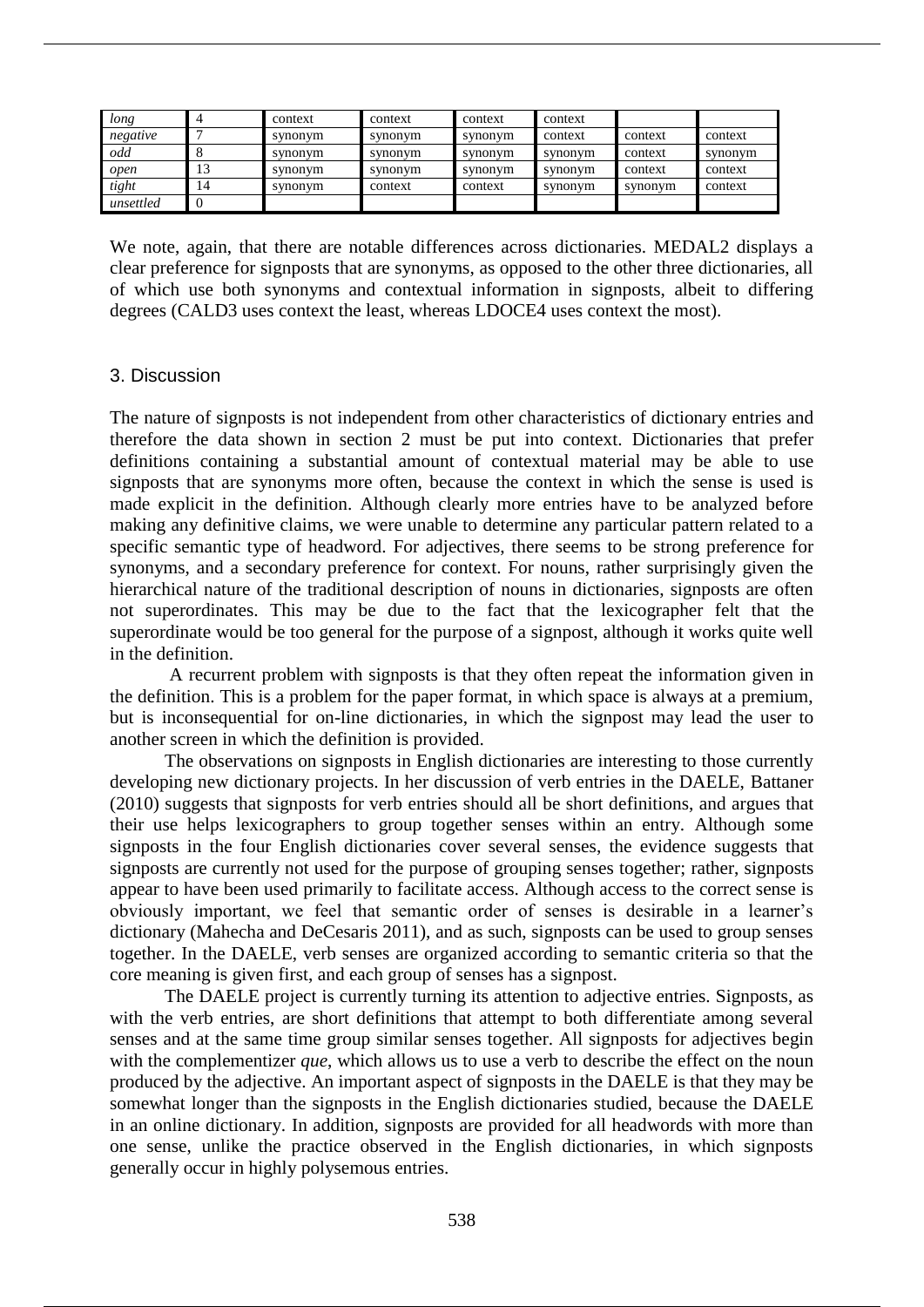An example of our proposal is the entry in Figure 2 for *ciego* 'blind', in which three main senses are identified<sup>3</sup>. Note that under the first signpost there is an adjective sense and then a noun use of the adjective, and in the third sense there are two subsenses, corresponding to a human subject (3a) and an inanimate subject (3b).

#### **ciego** *m ciega f* Pl: *ciegos m ciegas f* / (adjective/sustantivo)

## 1 QUE NO PUEDE VER

- Una persona o un animal es o está **ciego** cuando no puede ver, es decir, cuando no tiene el sentido de la vista
- [sustantivo] Un **ciego** es una persona que no puede ver, es decir, que no tiene el sentido de la vista

## 2 QUE NO PUEDE DARSE CUENTA

Alguien es o está **ciego** cuando no puede comprender o darse cuenta de algo que es evidente

## 3 QUE ESTÁ DOMINADO POR ALGO

**a** Alguien está **ciego** de un sentimiento o passion intensos y es incapaz de tener claridad mental

**b** Un sentimiento es **ciego** cuando se experimenta con mucha fuerza o sin límites

**Figure 2.** Sample entry for adjectives in the DAELE: *ciego* 'blind'.

#### 4 Conclusion

Our analysis of signposts in English advanced learner's dictionaries confirms our initial feeling that the nature of signposts is not predictable on the basis of the semantic type of the word. The data studied for fifteen common nouns and ten adjectives not only shows that practice concerning signposts varies substantially from dictionary to dictionary, but also shows that any single word may have senses with different types of signpost. This lack of systematicity is odd in dictionaries, and perhaps dictionary editors might want to rethink their policy concerning signposts. It does not seem impossible to decide upon one type of signpost synonym, for example—and use it throughout the dictionary.

Rather than using signposts only to facilitate access to a sense of very polysemous words, the DAELE attempts to use signposts to group meanings together. As the project progresses, it remains to be seen if this function for signposts proves useful.

#### **Notes**

<sup>1</sup> Work presented in this paper is a part of research project FFI2009-07588 *Agrupación semántica y relaciones lexicológicas en el diccionario,* funded by the Spanish Ministry of Economy and Competitivity, whose support we gratefully acknowledge.

<sup>&</sup>lt;sup>2</sup> Examples and other information, such as the grammatical labels 'transitive' and 'intransitive', the grammatical pattern, and synonyms, have been removed to save space.

Examples have been removed to save space.